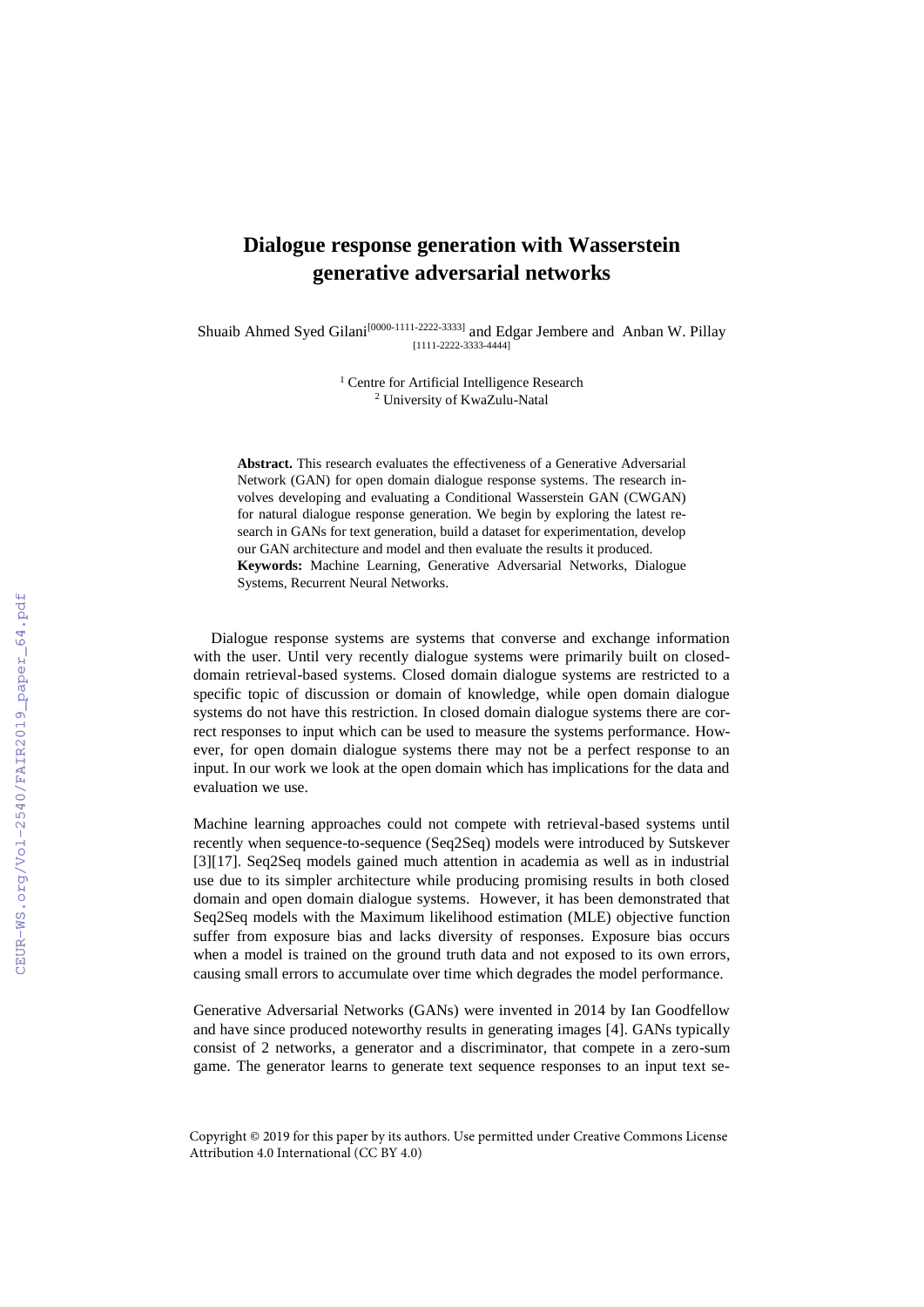quence. The discriminator must learn to distinguish between real response sequences and generated response sequences; while the generator aims to fool the discriminator into predicting that the generated response sequence is a real response sequence. This dynamic suggests that training a GAN to generate sequences may not be prone to the same problems as MLE based models [1][2][8][16]. The generator's objective is to generate responses that fool the discriminator rather than being trained on the ground truth alone.

Training GANs on text is not trivial because discrete data is non-differentiable and an unstable training objective. To solve this problem many approaches have been taken in literature. Some of the approaches have used a policy gradient approach such as SeqGAN [7], REGS [9], RankGAN [13] and StepGAN [16]. Other approaches look to modifying the objective function such as MaliGAN [8], Gumbel-softmax [11], Soft-argmax [15] and Wasserstein distance [1][2][6].

The Wasserstein or earth mover distance with gradient penalty has shown to produce higher quality text language models [1][2][6]. The Wasserstein distance measures the work done in moving the generated response distribution towards the real response distribution. It forces the discrete data to work in a continuous field so that it is differentiable for back propagation. It makes training easier by providing a softer metric to compare the distributions [1]. We apply this objective function as well as the conditional GAN structure such that the generated output sequence is conditioned on some prior input sequence. The GAN functions as an end-to-end text-based dialogue response system.

Recurrent Neural Networks (RNN) are well suited for learning sequences because it can retain information through training time steps [1][2][3][9][14]. Thus, our system uses RNNs in the generator and discriminator models. To aid the generator in training, we employ some techniques from literature such as gradually increasing the length of generated sequences, varying the length during training and conditioning on shorter ground truth sequences [2].

In our work we evaluate the efficacy of a conditional Wasserstein GAN for dialogue response generation. A large dataset of reddit comments and replies was processed this data one million comments and replies (input and response) sequences. Smaller subsets of the dataset are taken and split into training, test and validation sets.

Evaluation of open domain dialogue systems is difficult because there are many acceptable responses to an input. We have evaluated using the Bilingual evaluation understudy (BLEU) score which compares n-grams between the generated and target response. A random example from the test set is given the comment "Droste effect, Google it." The target response is "Ok" while the generated response is "Thank you!". The BLEU score is poor because there are no matching n-grams while both responses may be deemed acceptable to human evaluators. The approach is promising and we expect good results.